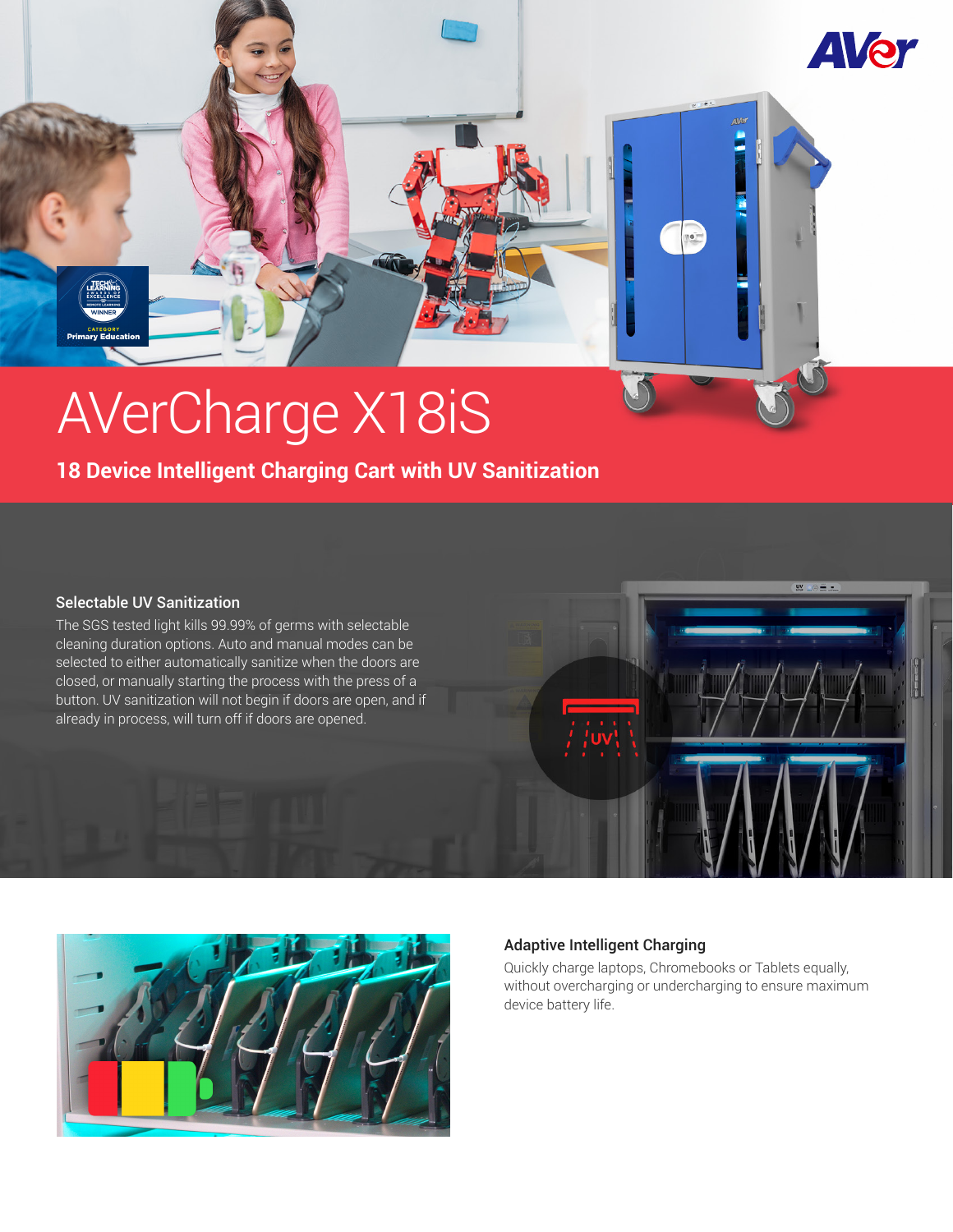#### Configure to fit your specific classroom needs

With removable and adjustable slot dividers, the X18iS can be change on the fly to accommodate up to 18 devices up to 15" or to make room to sanitize other classroom technology such as headphones, STEM Kits, and more.



#### Individual AC Adaptor Compartments

Keep devices and cabling clean and organized with individual AC adaptor compartments, as well as additional AC outlets to power document cameras, projectors, or other classroom technology.



## Specifications

| <b>Device Capacity</b>                            | 18 (3 shelves, 6 bays per shelf)                                                                          |  |  |
|---------------------------------------------------|-----------------------------------------------------------------------------------------------------------|--|--|
| <b>Cart Dimensions</b><br>$(W \times D \times H)$ | 687 x 638 x 1070mm<br>(27.05" x 25.12" x 42.13")                                                          |  |  |
| <b>Slot Dimensions</b><br>$(W \times D \times H)$ | 75 x 400 x 267mm<br>$(2.95" \times 15.75" \times 10.51")$                                                 |  |  |
| <b>Adapter Shelves</b><br>Loading (ea.)           | 3kg (6.6lbs.)                                                                                             |  |  |
| <b>AUX Outlets</b>                                | $\mathfrak{D}$                                                                                            |  |  |
| Shelf Loading (ea.)                               | 32.7kg (72lbs.)                                                                                           |  |  |
| <b>Support Devices</b>                            | Mobile devices up to 15"                                                                                  |  |  |
| <b>Working RH%</b>                                | $10\% - 90\%$                                                                                             |  |  |
| <b>Working Temperature</b>                        | $0^{\circ}$ C ~30 $^{\circ}$ C                                                                            |  |  |
| <b>Power Specification</b>                        | AC IN: 100-120V ~ 50/60Hz, 12A<br>Power Strip: 100-120V ~ 50/60Hz, 12A<br>Outlet: 100-120V ~ 50/60Hz. 12A |  |  |
| <b>LED Indicator</b>                              | Power LED: Red/Green<br>Status LED (x2): Solid Blue: Charging                                             |  |  |

| <b>Storage Temperature</b>    | $-40^{\circ}$ C $\sim$ 60 $^{\circ}$ C                                                                                        |  |
|-------------------------------|-------------------------------------------------------------------------------------------------------------------------------|--|
| <b>Weight without Devices</b> | 66.3kg $(146.17$ lbs.) $\pm$ 2kg $(4.41$ lbs)                                                                                 |  |
| Casters                       | Four 5" casters<br>. Two are lockable<br>. Two are direction lockable                                                         |  |
| Security                      | Front Doors/Rear Doors: 3-point locking<br>mechanism with key/padlock combo<br>[Note] Padlock is not included in the package. |  |
| Work Platform Loading         | 20kg (44.09lbs.)                                                                                                              |  |
| Warranty                      | 10 years cart and tray<br>5 years electrical components<br>UV lamps are not included in<br>warranty program.                  |  |
| Ordering Info                 | X18iS: CHRGX18iS                                                                                                              |  |

Note: Specifications subject to change without notice